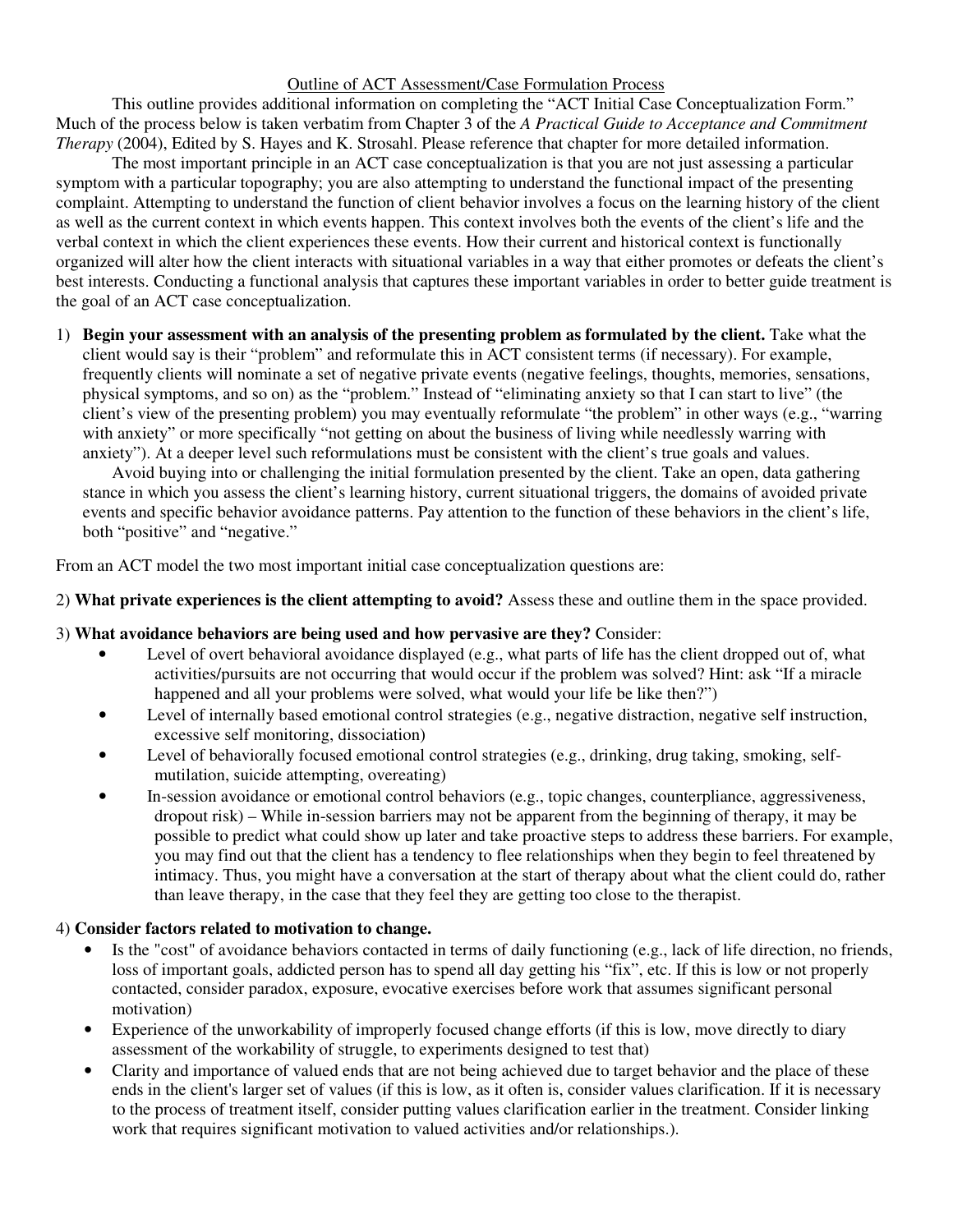- Strength and importance of therapeutic relationship (if not positive, attempt to develop, e.g., through use of self disclosure; if positive, consider integrating ACT change steps with direct support and feedback in session)
- Beliefs about consequences of facing feared events (explore client's fears and consider teaching defusion skills and willingness, titrate willingness/exposure exercises to a level client can complete successfully)
- 5) **What environmental factors could be barriers to client's change?** For example, a client may be motivated to not improve in order to keep their disability payments. A spouse may be unsupportive of change because it is challenging to them. They may have friends which encourage their drug use.

## 6) **Consider other factors contributing to psychological inflexibility**:

| Cognitive        | Check for fusion with evaluative thoughts and conceptual categories (e.g., domination of "right and     |
|------------------|---------------------------------------------------------------------------------------------------------|
| entanglement/    | wrong" even when that is harmful; high levels of reason-giving; overuse of "insight" $\&$               |
| fusion           | "understanding," self-loathing, comparisons with or critical attitudes towards others)                  |
|                  | Is the client overly attached to beliefs, expectations, right & wrong, good-bad evaluations of          |
|                  | experience? Does the client confuse evaluations and experience?                                         |
| Out of contact   | Does the client exhibit ongoing, fluid tracking of immediate experience? Does the client find ways      |
| with the present | to "check out" or get off in their head? Does the client seem pre-occupied with past or future or       |
| moment           | engage in lifeless story telling?                                                                       |
| Fused with self- | Can the client see a distinction between provocative and evocative content and self? Is the client's    |
| as-content       | identity defined in simplistic, judgmental terms (even if positive), by problematic content or a        |
|                  | particular life story?                                                                                  |
| Out of contact   | Can the client describe personal values across a range of domains? Does the client see a                |
| with values      | discrepancy between current behaviors and values? Does the client describe tightly held but             |
|                  | unexamined goals (e.g., making money) as if they are values?                                            |
| Ability to build | Is the client engaged in actions that promote successful working? Does the client exhibit specific,     |
| patterns of      | step by step pattern of action? Can the client change course when actions are not working? Are          |
| committed action | there chronic self control problems such as impulsivity, self defeating actions (e.g., procrastination, |
|                  | under performing, poor health behaviors, impulsive behavior)?                                           |

# 7) **Consider specific treatment implications/foci based on particular patterns of client behavior**, e.g.:

- *Client has a strong tendency toward rule following and being right*
	- o Consider confronting reason giving through defusion strategies; pit being right versus cost to vitality; consider need for self-as-context and mindfulness work to reduce attachment to the conceptualized self.
- *High level of conviction or behavioral entanglement with unworkable strategies*
	- $\circ$  This is usually seen as an insistence on doing the same thing even though the client admits it doesn't seem to work. If this is an issue, consider the need to undermine the improperly targeted change agenda, using creative hopelessness interventions.
- Belief that change is not possible combined with a strong attachment to a story that promotes this conclusion.
	- This is often seen in chronically distressed clients or clients with history of repeated trauma. If this is an issue, consider using defusion strategies, especially attacking the attachment to the story; revisit the cost of not trying in terms of valued life goals; arrange behavioral experiments to test whether even small changes can occur.
- *Fear of the consequences of change.*
	- $\circ$  This is often seen in clients that are hiding in unsatisfying relationships or jobs for fear of the unknown. If this is an issue, consider working on values clarification and teaching qualities of committed action, choice and decision; work on acceptance of feared experiences under conditions of change.
- Domination of a rigid, content-focused self-identity in which changing would pose a threat to a dearly held set of *self beliefs.*
	- o This is often seen in "therapy wise" clients or clients with a history of treatment failure. If this is an issue, consider undermining the story using various defusion strategies such as the autobiography rewrite; consider values work to get the client to make contact with the "cost" of holding to the story.
- *Domination of the conceptualized past or future.*
	- o This is often seen in clients complaining of excessive worry, regret, or anticipatory fear that functions to block effective behavior. If this is an issue, consider self-as-process and self-as-context work, including "just